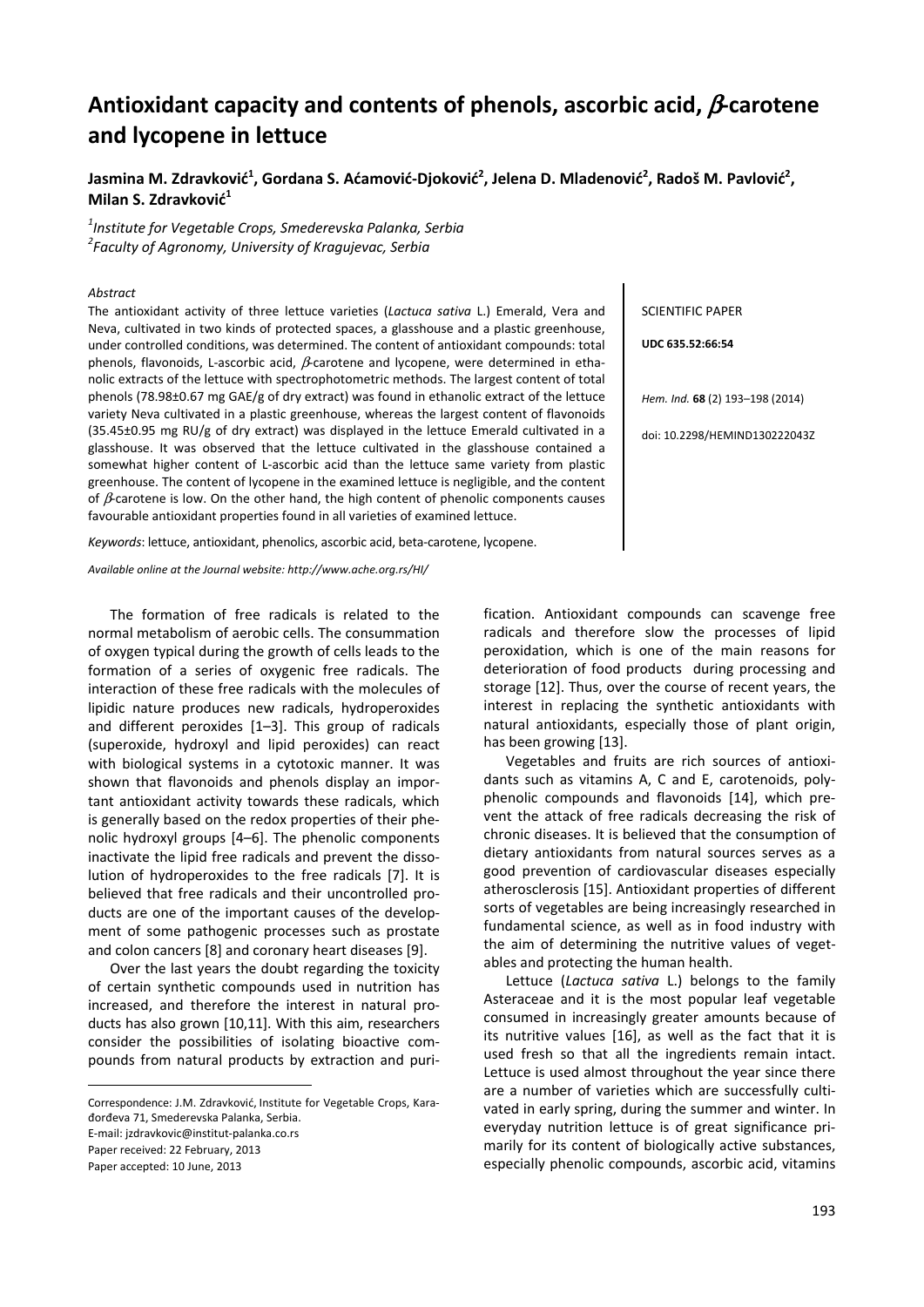A and K, folates and carotenoids [17]. The nutritive content varies depending on the lettuce type [18,19].

The aim of this paper has been to determine the content of antioxidant components (total phenols, flavonoids, L-ascorbic acid,  $β$ -carotene and lycopene) and antioxidant activity of three lettuce varieties.

## **EXPERIMENTAL**

#### **Plant material**

The research included three different varieties of lettuce (*Lactuca sativa* L.); two domestic varieties, Vera and Neva, the selection was made by the Institute for Vegetable Crops, Smederevska Palanka, and the variety Emerald, originating from the Netherlands. All lettuce varieties are head-forming types, type Butterhead, green-leafed, intended for cultivation during winter. The experiments were conducted in two kinds of protected spaces, in a glasshouse and a plastic greenhouse, on experimental lots of the Institute for Vegetable Crops in Smederevska Palanka, Serbia. In the phase of technological maturity of lettuce, laboratory samples were taken. For preparing ethanol extracts of lettuce the fresh lettuce was used.

## **Sample preparation**

Green leaves of the lettuce (samples) (20.0 g) were being extracted by 96% ethanol (200.0mL) for 24 h in the process of cold maceration. The solutions have been filtrated after that time and ethanol was removed by a rotary evaporator (Devarot, Elektromedicina, Ljubljana, Slovenia) under a vacuum and was dried at 40 °C. The dried extracts were stored in glass bottles at 4 °C to prevent oxidative damage untill analysis.

#### **Chemicals**

All chemicals and reagents were of analytical grade and were purchased from Sigma Chemical Co. (St. Louis, MO, USA), Alfa Aesar (Karlsruhe, Germany) and Aldrich Chemical Co. (Steinheim, Germany).

#### **Spectrophotometric measurements**

The spectrophotometric measurements were performed using an ultraviolet-visible spectrophotometer (model MA9523-SPEKOL 211, ISKRA, Horjul, Slovenia).

#### **Total phenols content**

Total phenols in the lettuce ethanolic extracts were estimated according to the Folin–Ciocalteu method [20]. The extract was diluted to the concentration of 1 mg/mL, and aliquots of 0.5 mL were mixed with 2.5 mL of Folin–Ciocalteu reagent (previously diluted 10-fold with distilled water) and 2 mL of NaHCO<sub>3</sub> (7.5%). Aliquots were left for 15 min at 45 °C, and then the absorbance was measured at 765 nm with a spectrophotometer against a blank sample. Gallic acid (GA) was used to calculate the standard curve. The assays were carried out in triplicate; the results were the mean values ± standard deviations and expressed as mg of gallic acid equivalents per gram of dry extract (mg of GA/g).

## **Total flavonoids content**

The aluminium chloride colorimetric method [21] was used to measure the flavonoids content of the lettuce extracts. Two percent aluminium chloride (0.5 mL) in methanol was mixed with the same volume of methanol solution of plant extract. After 1 hour-incubation at room temperature, the absorbance of the mixtures was measured at 415 nm using UV/Vis spectrophotometer. Rutin was used as standard for the calibration curve. Estimation of the total flavonoids was carried out in triplicate. The results were mean values ± standard deviations and expressed as rutin equivalents (mg of RU/g of dry extract).

## **Total antioxidant capacity**

The total antioxidant capacity of the three varieties of lettuce extracts was evaluated by the phosphomolybdenum method [22]. The assay is based on the reduction of Mo(VI) to Mo(V) by antioxidant compounds and subsequent formation of a green phosphate/Mo(V) complex at acid pH. A total of 0.3 mL of sample extract was combined with 3 mL of reagent solution (0.6 M sulphuric acid, 28 mM sodium phosphate and 4 mM ammonium molybdate). The tubes containing the reaction solution were incubated at 95 °C for 90 min. After cooling to room temperature the absorbance of the solution was measured at 695 nm with a spectrophotometer against methanol as the blank. Ascorbic acid (AA) was used as the standard, and total antioxidant capacity was expressed as micrograms of AA per gram of dry extract (μg AA/g dry extract). The experiment was performed in triplicate and the average absorption ± standard deviation was used to express the total antioxidant capacity.

## **2,2-Diphenyl-1-picrylhydrazyl free radical scavenging activity**

The capacity to scavenge the "stable" free radical DPPH was monitored according to the method of Takao *et al.* [23] adopted with suitable modifications from Kumarasamy *et al.* [24]. 2,2-Diphenyl-1-picrylhydrazyl (DPPH) (8 mg) was dissolved in methanol (100 mL) to obtain a concentration of 80 μg/mL. Serial dilutions were prepared with the stock solution (1mg/mL) of the extract. Various concentrations of lettuce extract (2 mL) were then mixed with 2 mL of methanolic solution containing DPPH and left for 30 min in the dark (until stable absorption values were obtained). The absorbance was measured at 517 nm. Ascorbic acid (AA), gallic acid (GA), and butylated hydroxytoluene (BHT)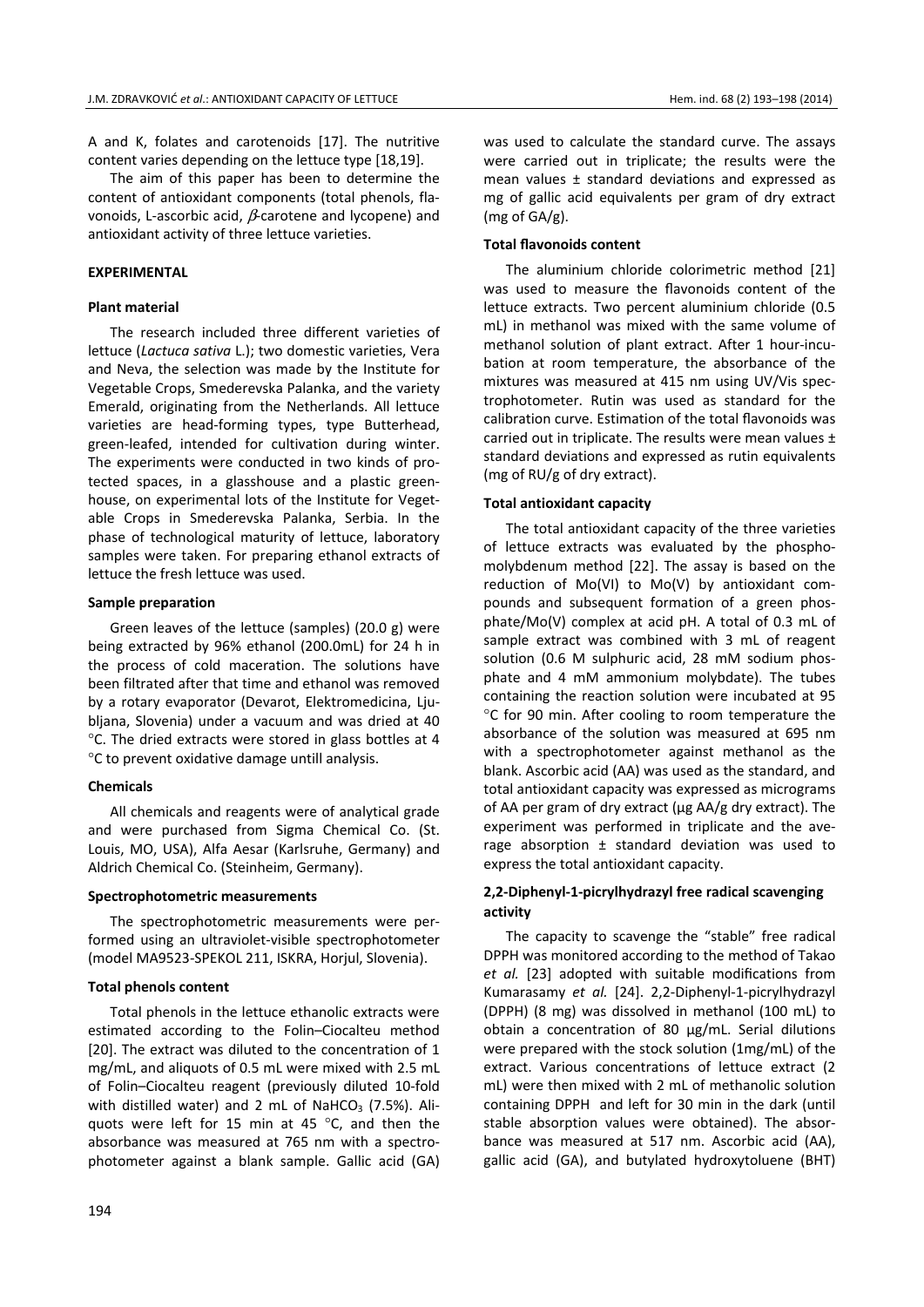were used as reference standards and were prepared by being dissolved in methanol to obtain the stock solution with the same concentration (1mg/mL). The control sample was prepared containing the same volume without test compounds or reference antioxidants. The 95% methanol was used as a blank. The 50% inhibition concentration  $(IC_{50})$  value, defined as the concentration of the test material that leads to 50% reduction of the free radical concentration, was calculated as micrograms per millilitre through a sigmoidal dose-response curve.

## **Hydroxyl radical scavenging activity**

The ability of examined lettuce to inhibit a non-site specific hydroxyl radical-mediated peroxidation was carried out according to the method described by Hinneburg *et al.* [25]. The reaction mixture contained 100 μL of extract dissolved in water, 500 μL of 5.6 mM 2-deoxy-D-ribose in  $KH_{2}PO_{4}$ -NaOH buffer (50 mM, pH 7.4), 200 μL of premixed 100 μM FeCl $_3$  and 10<sup>4</sup> mM EDTA  $(1:1 V/V)$  solution, 100  $\mu$ L of 1.0mM H<sub>2</sub>O<sub>2</sub> and 100  $\mu$ L of 1.0 mM aqueous AA. Tubes were vortex-mixed and incubated at 50 °C for 30 min. Then, 1mL of 2.8% trichloroacetic acid and 1 mL of 1.0 % thiobarbituric acid were added to each tube. The samples were vortexmixed and heated in a water bath at 50 °C for 30 min. The extent of oxidation of 2-deoxyribose was estimated from the absorbance of the solution at 532 nm. The percentage inhibition values were calculated from the absorbance of the control and of the sample, where the controls contained all the reaction reagents except the extract or positive control substance. The values are presented as the mean values of triplicate analyses.

#### **Ascorbic acid content**

Ascorbic acid was determined according to the method of Klein and Perry [26]. The dried ethanolic extract (100 mg) was extracted with 10 ml of 1% metaphosphoric acid for 45 min at room temperature and filtered through Whatman No. 4 filter paper. The filtrate (1 ml) was mixed with 9 ml of 2,6-dichlorophenolindophenol and the absorbance was measured within 30 min at 515 nm against a blank. The content of ascorbic acid was calculated on the basis of the calibration curve of standard l-ascorbic acid (0.020–0.12 mg/ml). The results were expressed as milligrams of ascorbic acid/100 g of fresh lettuce.

#### β**-Carotene and lycopene content**

 $\beta$ -Carotene and lycopene were determined according to the method of Nagata and Yamashita [27]. The dried ethanolic extract (100 mg) was vigorously shaken with 10 ml of acetone–hexane mixture (4:6) for 1 min and filtered through Whatman No. 4 filter paper. The absorbance of the filtrate was measured at 453, 505, 645 and 663 nm. Contents of β-carotene and lycopene were calculated according to the following equations:

Lycopene (mg/100 ml) =  $-0.0458A_{663} + 0.204A_{645} +$  $+ 0.372A_{505} - 0.0806A_{453}$ 

 $β$ -Carotene (mg/100 ml) = 0.216A<sub>663</sub> – 1,22A<sub>645</sub> –  $-0.304A_{505} + 0.452A_{453}$ 

## **Statistical analysis**

In order to determine the lowest possible significant differences among the researched parameters the one way ANOVA was applied.

#### **RESULTS AND DISCUSSION**

Table 1 shows the total phenols and flavonoids as well as the antioxidant activity of extracts of the examined lettuce varieties cultivated in the glasshouse and plastic greenhouse under controlled conditions.

*Table 1. Total phenols, flavonoids, total antioxidant capacity and antioxidant activity of the lettuce extracts tested and standards* 

| Sample plant         | Total phenols<br>$mg \frac{G}{g}$ | Flavonoids<br>$mg$ RU/g | Total antioxidant capacity<br>$\mu$ g AA/g | $IC_{50} / \mu g \text{ ml}^{-1}$ |                                         |
|----------------------|-----------------------------------|-------------------------|--------------------------------------------|-----------------------------------|-----------------------------------------|
|                      |                                   |                         |                                            | DPPH scavenging<br>activity       | Hydroxyl radical<br>scavenging activity |
| Emerald <sup>a</sup> | 75.88±0.54                        | 29.95±0.39              | 69.50±1.00                                 | 21.09±0.85                        | 90.98±0.97                              |
| Emerald <sup>b</sup> | 68.87±0.55                        | 35.45±0.95              | 68.99±0.67                                 | 21.87±1.03                        | 89.67±0.97                              |
| Vera <sup>a</sup>    | 70.56±0.35                        | 34.65±0.89              | 70.55±1.02                                 | 25.45±1.05                        | 93.87±0.95                              |
| Vera <sup>b</sup>    | 69.67±0.85                        | 34.23±0.89              | 70.98±0.35                                 | 24.57±0.95                        | 91.45±0.79                              |
| Neva <sup>a</sup>    | 78.98±0.67                        | 28.09±0.85              | 70.15±0.54                                 | 24.65±0.89                        | 87.56±1.05                              |
| Neva <sup>b</sup>    | 73.67±0.67                        | 27.87±1.03              | 69.95±0.35                                 | 24.23±0.87                        | 91.67±0.85                              |
| LSD <sub>0.05</sub>  | 5.151                             | 5.481                   | 0.614                                      | 1.397                             | 5.697                                   |
| LSD <sub>0.01</sub>  | 7.495                             | 7.975                   | 0.893                                      | 2.033                             | 8.289                                   |
| Gallic acid          |                                   |                         |                                            | $3.79 \pm 0.69$                   | 59.14±1.10                              |
| Ascorbic acid        |                                   |                         |                                            | $6.05 \pm 0.34$                   | 160.55±2.31                             |
| <b>BHT</b>           |                                   |                         |                                            | $15.61 \pm 1.26$                  | 33.92±0.79                              |

<sup>a</sup>Plastic greenhouse; <sup>b</sup>glasshouse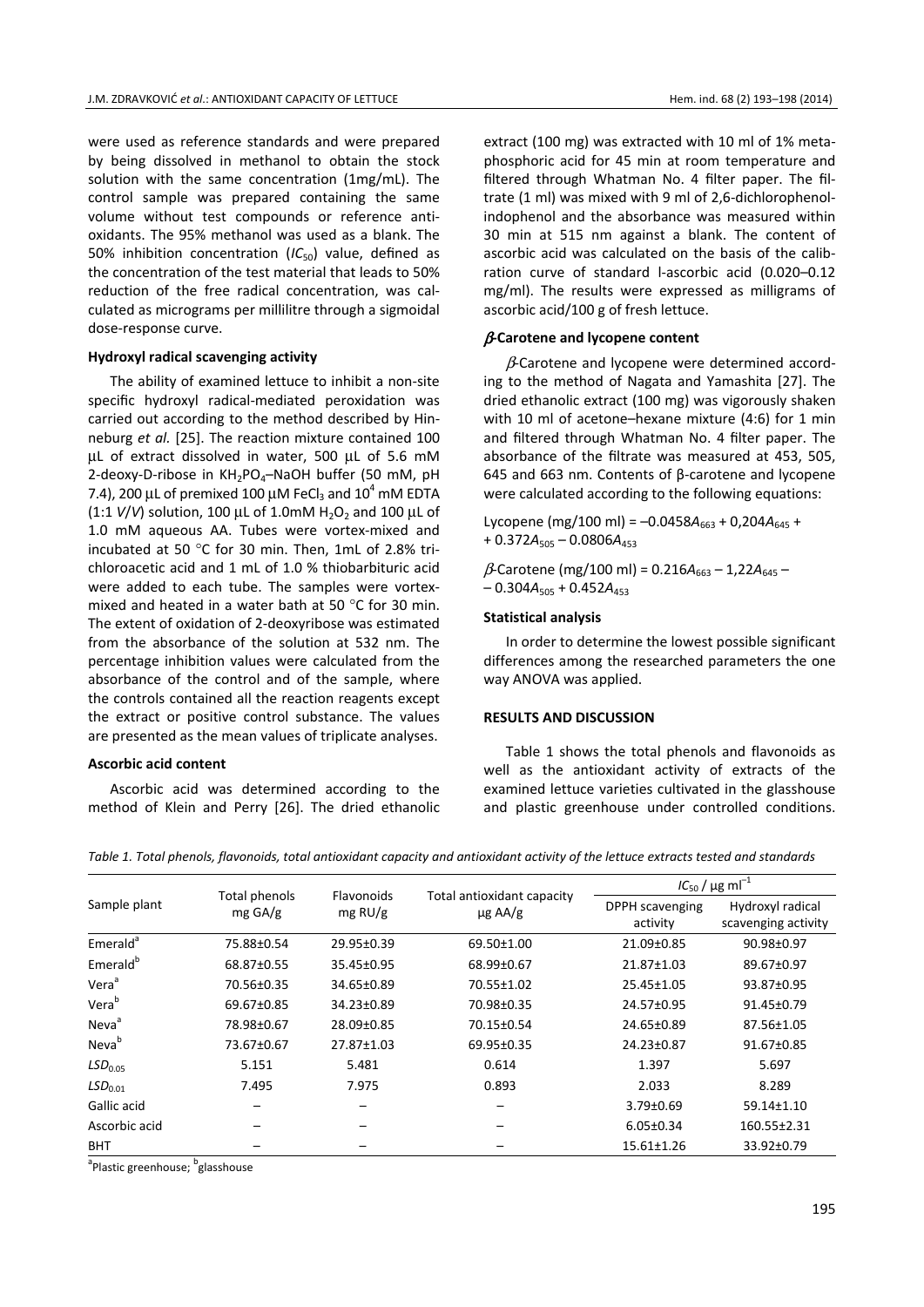The table also displays *IC*<sub>50</sub> (µg/ml) values of DPPH scavenging activity and hydroxyl radical scavenging activity of the examined lettuce extracts and standards in relation to which these determinations were performed.

The results show that lettuce extracts have high content of total phenols and flavonoids, which has been established by other authors in case of other lettuce varieties [28]. The highest content of total phenols is in the lettuce variety Neva cultivated in the plastic greenhouse (78.98±0.67 mg GA/g). If we compare the amounts of phenols in the plastic greenhouse lettuce, somewhat lower content of phenols that the Neva lettuce is in the variety named Emerald (75.88± ±0.54 mg GA/g), and the lowest is in the Vera lettuce (70.56±0.35 mg GA/g) [13]. The lettuce cultivated in the glasshouse has lower concentrations of total phenols, but the variety Neva has the highest content of total phenols in these conditions as well (73.67±0.67 mg GA/g), whereas other two varieties cultivated in the glasshouse display a similar amount of total phenols [17]. The total content of phenols in the research does not represent the significant level of differences among the researched varieties. Significant difference has been found for the place of growth  $-$  that is  $-$  for the phenol content is significantly higher in lettuces grown in plastic houses comparing to glass-house production.

The lettuce Emerald from the glasshouse contains the highest amount of flavonoids (35.45±0.95 mg RU/g), and Neva from the glasshouse contains the lowest (27.87±1.03 mg RU/g). It was established that there is a difference in the amount of flavonoids in these two varieties of lettuce if cultivated in different conditions, whereas in case of the lettuce Vera this difference is small. No significant difference of the flavonoid content has been found both among the varieties and among the place of growing (plastic- or glasshouse).

The presence of phenols and flavonoids points to the existence of an antioxidant activity of the biological system especially regarding their oxidation-reduction properties which play a significant role in the absorption and neutralization of free radicals, quenching of mono- and triplet-oxygen and dissolution of peroxides [29]. A significant property of flavonoids is their excellent radical scavenging ability, which enables therapeutic use [30]. The results have shown that ethanolic extracts of the examined lettuce varieties possess an antioxidant activity with total antioxidant capacity ranging from 70.98±0.35 μg AA/g in the lettuce Vera cultivated in the glasshouse to 68.99±0.67 μg AA/g in the lettuce Emerald from the glasshouse (Table 1). Antioxidant capacity of the lettuce extracts of different varieties cultivated in glasshouses and plastic greenhouses do not differ one from another to a great extent, which was expected since they belong to the same type of lettuce, while the research with different lettuce varieties showed great differences in anti-oxidative activity [17]. Differences among the varieties for the total oxidative capacity for the variety are at the significant level ( $p \le 0.01$ ), while the place of growth was without statistical significance.

*IC*<sub>50</sub> values were determined for each lettuce extract (Table 1). The extract of the Emerald lettuce cultivated in the plastic greenhouse has better antioxidant properties (lower *IC*<sub>50</sub> DPPH values) than the other lettuce varieties' extracts. For this parameter, a highly significant difference at the level of variety was found, which represents highly determinated genotype, while the place of growth was not significant.

The content of L-ascorbic acid,  $\beta$ -carotene and lycopene is presented graphically (Figure 1).

The highest content of l-ascorbic acid is found in the extract of the Neva lettuce cultivated in the glasshouse (10.9 mg/100 g fresh lettuce), and the lowest in the extract of the Emerald lettuce cultivated in the plastic greenhouse (7.3 mg/100 g fresh lettuce). It has been observed that the lettuce produced in the glasshouse contains a somewhat higher content of l-ascorbic acid. Accoriding to some researches [18,19], the quantity of L-ascorbic acid depends upon lettuce genotype, but it can be increased by increasing the light intensity. As the light intensity is greater in a glasshouse than in a plastic greenhouse, the lettuce cultivated in glasshouses has a somewhat higher content of L-ascorbic acid.



*Figure 1.* β*-Carotene, lycopene and L-ascorbic acid concentrations (mg/100 g fresh lettuce) of three lettuce varieties; 1– plastic greenhouse and 2– glasshouse cultivated plants.*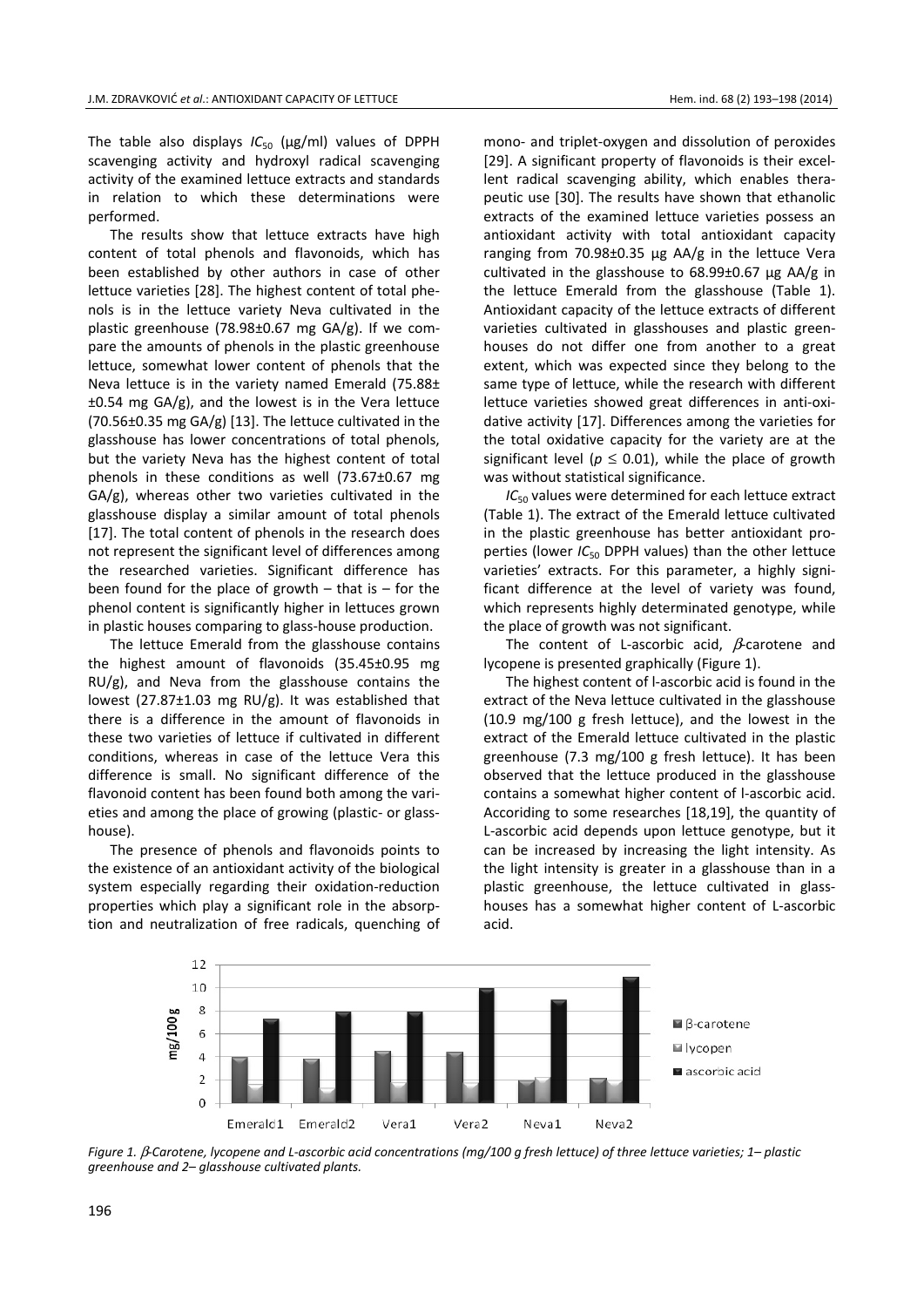The extracts of examined lettuce contain a smaller amount of  $\beta$ -carotene; the greatest amount of it is in the Vera lettuce (4.35 mg/100 g fresh lettuce), and the smallest in the Neva lettuce (1.97 mg/100 g fresh lettuce). It has been determined that the lettuce extracts contain vestigial amounts of lycopene; from 1.32 mg/ /100 g fresh lettuce in the Emerald lettuce to 2.22 mg/ /100 g fresh lettuce of the Neva variety. The values determined in the stated lettuce (L-ascorbic acid, β-carotene and lycopene) are in accordance with the data obtained by other authors [17,31–33].

## **CONCLUSION**

The presented research of the content of the antioxidant components (total phenols, flavonoids, L-ascorbic acid,  $\beta$ -carotene and lycopene) and the antioxidant activity of the three lettuce varieties confirmed the values of lettuce in everyday nutrition. On the basis of the obtained results it could be concluded that none of the three examined lettuce varieties (Emerald, Vera and Neva) could be singled out as the one containing all the antioxidant components in the highest amount. Thus the Neva lettuce has the highest content of total phenols, L-ascorbic acid and lycopene, whereas the Emerald lettuce contains the greatest amount of flavonoids, and the Vera lettuce has the highest content of  $\beta$ -carotene. All three varieties of the examined lettuce display a solid antioxidant activity and are rather rich in phenolic compounds. Since the cultivation conditions were the same for all the examined lettuce varieties, it can be concluded that the content of antioxidant components (total phenols, flavonoids,  $\beta$ -carotene and lycopene) depends on the lettuce genotype. However, the content of L-ascorbic acid also depends on the light, which proved to be correct in this research as well, so that the lettuce cultivated in a glasshouse has a somewhat greater content of l-ascorbic acid.

## **Acknowledgements**

This study is part of the TR 31 059 project entitled: "A new concept in breeding vegetable cultivars and hybrids designed for sustainable growing systems using biotechnological methods"; financially supported by the Ministry of Education, Science and Technological Development of the Republic of Serbia.

#### **REFERENCES**

- [1] S.D. Aust, B.A. Sringen, Free radicals in biology, Academic Press, New York, 1982, pp. 98–163.
- [2] W.A. Pryor, J.W. Lightsey, D.G. Prier, The production of free radicals in vivo from the action of xenobiotics: the initiation of autooxidation of polyunsaturated fatty acids by nitrogen dioxide and ozone. In Lipid peroxides

in Biology and Medicine, Academic Press, New York, 1982, pp. 1–22.

- [3] J. Torel, J. Cillard, P. Cillard, Antioxidant activity of flavonoids and reactivity with peroxy radical, Phytochemistry **2** (1986) 383–385.
- [4] W. Bors, M. Saran, Radical scavenging by flavonoid antioxidants, F.R.A. **2** (1987) 289–294.
- [5] F. Visioli, G. Bellomo, C. Galli,. Free-radical-scavenging properties of olive oil polyphenols, B.B.R.C. **247** (1998) 60–64.
- [6] F. Visioli, S. Bellosta, C. Galli, Oleuropein, the bitter principle of olives enhances nitric oxide production by mouse macrophages, Life Sci. **62** (1998) 541–546.
- [7] J. Pokorny, Introduction, in: J. Pokorny, N. Yanishlieva, M.H. Gordon (Eds.), Antioxidants in food: practical applications. Woodhead Publishing Limited, Cambridge, 2001, pp. 1–30.
- [8] A. Keys, Mediterranean diet and public health personal reflection, Am. J. Clin. Nutrit. **61** (1995) 1321S–1323S.
- [9] L. Lipworth, M.E. Martinez, J. Angell, C.C. Hsien, D. Trichopoulos, Olive oil and human cancer: an assessment of evidence, Preven. Med. **26** (1997) 181–190.
- [10] N.S. Fukushima, H. Tsuda, Carcinogenity and modification of the carcinogenic response by BHA, BHT and other antioxidants, Crit. Rev. Toxicol. **15** (1985) 109– –150.
- [11] W.L. Stone, I. Leclair, T. Ponder, G. Bagss, B. Barret-Reis, Infants discriminate between natural and synthetic vitamin E, Am. J. Clin. Nutrit. **77** (2003) 899–906.
- [12] B. Halliwell, J.M.C. Gutteridge, Free radicals in biology and medicine,  $4^{th}$  ed., Oxford University Press Inc., New York, 2007.
- [13] M. Skerget, P. Kotnik, M. Hadolin, A.R. Hras, M. Simonic, Z. Knez, Phenols, proanthocyanidins, flavones and flavonols in some plant materials and their antioxidant activities, Food Chem. **89** (2005) 191–198.
- [14] A.T. Diplock, J.L. Charleux, G. Crozier-willi, F.J. Kok, C. Rice-Evan, M. Roberfroid, Functional food science and defence against reactive oxidative species, B. J. N. **80S** (1998) S77–S112.
- [15] F.B. Hu, Dietary pattern analysis: a new direction in nutritional epidemiology, Curr. Opin. Lipidol. **13** (2000) 3–9.
- [16] S. Dupont, Z. Mondi, G. Willamson, K. Price, Effect of variety, processing, and storage on the flavonoid glycoside and composition of lettuce and chicory, J. Agric. Food Chem. **48** (2000) 3957–3964.
- [17] R. Llorach, A. Martinez-Sanchez, F.A. Tomas-Barberan, Characterisation of polyphenols and antioxidant properties of five lettuce varieties and ascarole, Food Chem., A **108** (2008) 1028–1038.
- [18] B. Mou, Genetic variation of Beta-carotene and lutein contents in lettuce, J. Am.Soc. Hort. Sci. **130** (2005) 870– –876.
- [19] USDA 2005b, USDA, National Nutrient Database for Standard Reference, Release 18, Nutrient Data Laboratory Home Page, http://www.nal.usda.gov/fnic/ foodcomp, cited 2006.